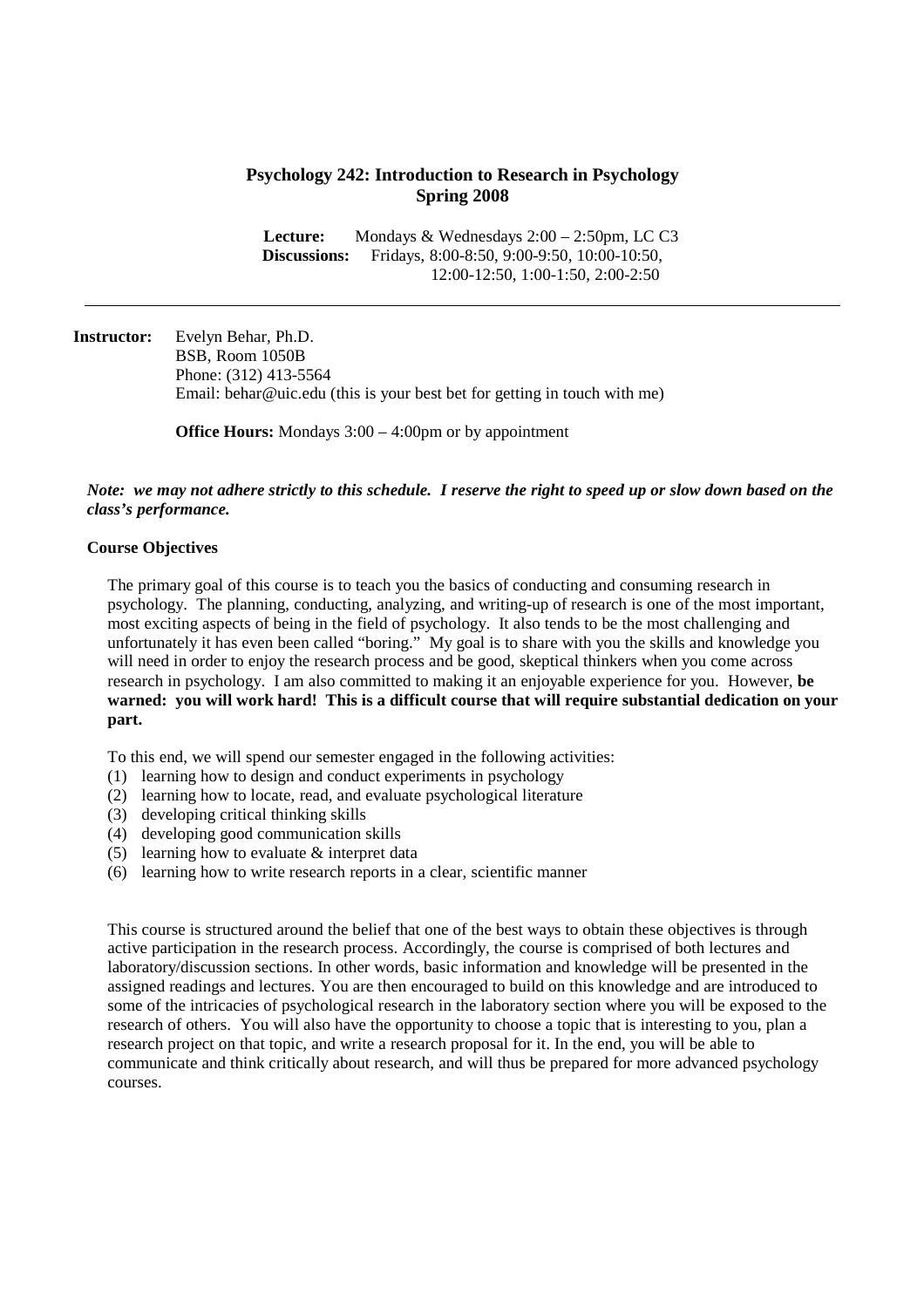#### **Required Text:**

Gravetter, F.J., & Forzano, L-A.B. *Research methods for the behavioral science (2<sup>nd</sup> Edition).* 

#### **Grading**

Grades in this course will be based on **exams (30%), papers (50%), assignments (14%), and participation (6%).** Exams will be mostly multiple-choice, with a combination of objective and problem solving formats. I reserve the right to include some short-answer questions on these exams. Exams are non-cumulative. You are responsible for all material covered in assigned readings, lectures, and laboratory sections. Material not covered in the text is often discussed in lecture

| <b>Assignment</b>       | <b>Maximum Points</b> | <b>Number of Points Earned</b>                          |
|-------------------------|-----------------------|---------------------------------------------------------|
| Exam 1                  | 100                   |                                                         |
| Exam 2                  | 100                   |                                                         |
| Exam 3                  | 100                   |                                                         |
| Final Exam              | 100                   |                                                         |
| Paper 1                 | 50                    |                                                         |
| Paper 2                 | 100                   |                                                         |
| Paper 3                 | 150                   |                                                         |
| Assignment #1           | 20                    |                                                         |
| Assignment #2           | 30                    |                                                         |
| Assignment #3           | 50                    |                                                         |
| Assignment #4           | 40                    |                                                         |
| Assignment #5           | 40                    |                                                         |
| Assignment #6           | 60                    |                                                         |
| Class participation     | 60                    |                                                         |
|                         | Total 1000 points     | Total:<br>(Divide by 1000 to<br>yield final percentage) |
| Grade<br><b>Percent</b> | <b>Points Needed</b>  |                                                         |
| 90-100%<br>A            | $900 - 1000$          |                                                         |
| B<br>80-89.9%           | $800 - 899$           |                                                         |

#### **Extra Credit**

C  $70-79.9\%$   $700-799$ D 60-69.9% 600 - 699 F below 60% below 600

Students may also earn up to 30 points of out-of-class extra credit in a variety of ways:

1. Critique of Research. You may write papers in which you critique a published research article. This does NOT mean that you should give me a synopsis of what was done in the study. Rather, I encourage you to look at the study you are analyzing from a skeptical point of view. Tell me what could have been improved about the study, what faulty conclusions the researchers may have drawn, how else you might explain their results, etc. The emphasis here is that you be a **critical consumer of research**. Never (ever!) simply accept what you read as indisputable fact. I want you to leave this course with the critical thinking skills necessary to make you a good scientist, and part of that involves being able to analyze another person's research and pick out what was wrong with the experiment. Additionally, I'd like you to tell me **how the investigation could be improved**. When you hand in your paper (which should be about 3-5 pages), you must also hand in the study you are critiquing so that I can read it. All studies must be approved by me *before* you write your paper. Each critique you write will be worth 10 points.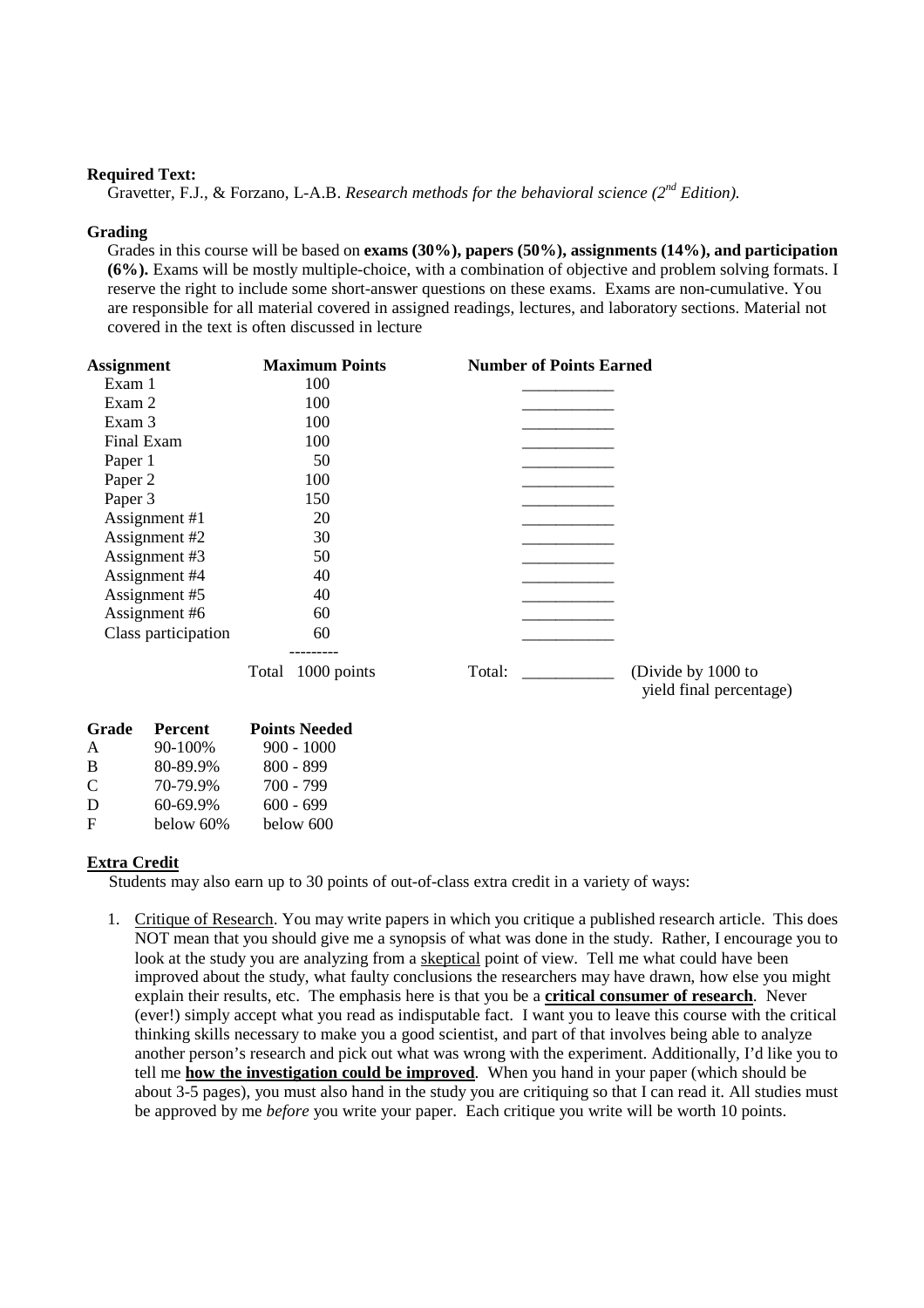*2.* Literature review. Alternatively, you may locate three or four published articles on a topic of interest, which *must be pre-approved by me and different from your Paper topic.* You may then write a paper reviewing the main points and findings of the three or four published pieces of research. *Copies of each reviewed article must be turned in with your paper. And papers on topics that were not pre-approved by me will not be accepted.* The literature review should be about 10-15 pages in length and is worth 30 extra credit points.

## **General Policies**

- **Attendance:** Attendance is important. Material will be presented in lecture and lab that is not covered in the book and you will be held responsible for that information. Additionally, you will seriously jeopardize your grade if you chose to miss discussion meetings or lectures; you will loose participation points, as well as missing assignments and exercises. Opportunities to make up lab activities will not be available. Missing class will also mean missing important discussions of assignments and papers, as well as review of difficult test material. You may also miss announcements about scheduling changes and extra credit opportunities. **You are responsible for all announcements made in lecture and lab sections regardless of whether or not you attend class.** Finally, if you miss labs and lectures you may miss opportunities to earn in-class extra credit points. Attendance will be taken in discussion sections. If you choose to not come to class, please do not ask me to make special accommodations for you. Also, keep in mind that I will be most flexible and sympathetic to those students who show up to class, show an active interest and commitment to doing well, and who are generally making an effort to excel. I have little sympathy for students who are not willing to put in hard work and then want special treatment.
- **Late work:** In-class exercises and other papers/assignments will **not** be accepted late (i.e., will receive a zero). Non-penalty extensions may be granted in the case of a family or medical emergency, but only if discussed with me prior to the due date and with documentation.
- **Make-up policy:** Make-up exams will be given only in the case of a documented hospitalization, debilitating illness, death in the family, or other emergency. Prior approval should be obtained if circumstances allow. Please note that oversleeping, experiencing a case of runny nose syndrome, and general forgetfulness are not emergencies.
- **Accommodation for special needs:** UIC encourages qualified persons with disabilities to participate in its programs and activities. If you anticipate needing any type of accommodation in this course or have questions about physical access, please talk to me *as soon as possible*. Students with disabilities who require accommodations for access and participation in this course must be registered with the Office of Disability Services (ODS). Please contact ODS at 312.413.2103 (voice) or 312.413.0123 (TTY).
- **Office hours:** I hold office hours every week. I also am usually in my office and am happy to chat with you anytime you stop by. If life has become too stressful and I am buried under piles of books and papers, I will simply put a sign up on my office door alerting others to that fact. Please do not disturb if you see such a sign. Otherwise, please disturb.  $\odot$
- **Academic Integrity:** Academic integrity refers to honest and ethical behavior in all aspects of academic activity. This includes: not cheating on exams or homework assignments (e.g., copying the work of others or using cheat sheets), not passing off someone else's ideas as your own (plagiarism), and not engaging in dishonesty of any kind with regard to your class participation and assignments. You may need a calculator for the exams. However, you may not use a graphing calculator. Cheating is not a difficult issue: if you do it, you will receive an F in the class and I will take the case to the university level. You will also receive a grade of zero on any exam on which you choose to use a graphing calculator. If finances prohibit you from